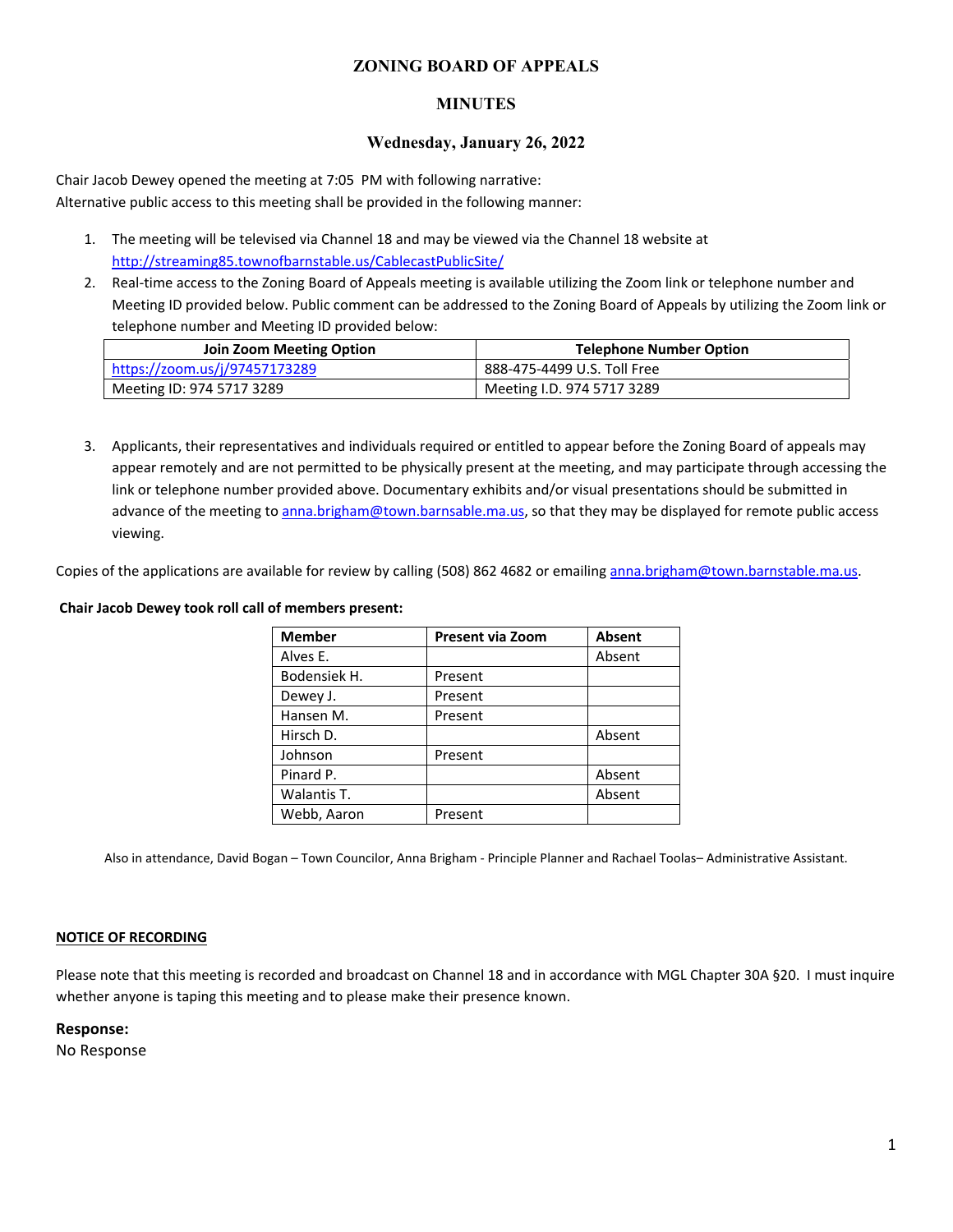#### **Approval of Minutes**

January 12, 2022 - Herb Bodensiek motioned to accept the January  $12<sup>th</sup>$  minutes, Mark Hansen seconded. **Vote:** 

**Aye: Jacob Dewey, Herbert Bodensiek, Mark Hansen, Aaron Webb, Denise Johnson Nay: None** 

#### **NEW BUSINESS**

Chair Dewey reads for the record. 7:10 PM Appeal No. 2021-068 Leverioni **Maureen Leverioni has applied for a Special Permit pursuant to Section 240.91 (H)(3) Nonconforming Lot. The Applicant proposes to demolish two existing single story structures and replace the structures with one, two story structure on the same foot print. The subject property is located at 14 Beale Way, Barnstable, MA as shown on Assessor's Map 279 Parcel 014. It is located in Residence F-1 (RF-1) Zoning District.** 

Attorney Paul Tardif sent a letter requesting to withdraw without prejudice received 1/14/22.

Herb Bodensiek motioned to accept the withdrawal without prejudice, Mark Hansen seconded.

**Vote:** 

**Aye: Jacob Dewey, Herbert Bodensiek, Mark Hansen, Aaron Webb, Denise Johnson Nay: None** 

#### **APPLICATION WITHDRAWN WITHOUT PREJUDICE**

**Chair Dewey reads into the record. Assigned Members: Jacob Dewey, Herbert Bodensiek, Mark Hansen, Aaron Webb, Denise Johnson** 

 **7:12 PM Appeal No. 2021-069 Costa** 

**Alberto and Christine Costa have filed an appeal pursuant to Section 240-88 Appeal of an Administrative Official's Decision. The Building Commissioner issued a decision dated November 22, 2021 to Cease and Desist. The appeal cites Zoning Ordinance Section 240-91 H. Nonconforming lot and violation of Special Permit 2008-068 as the finished basement exceeds the floor area ratio and the newly installed generator is located too close to the property boundary. The subject property is located at 71 Sunset Avenue, Barnstable, MA as shown on Assessors Map 301 as Parcel 024. It is located in the Residence B (RB) Zoning District.** 

Attorney Charles Sabatt represented the applicants Alberto and Christine Costa. This case involves a Special Permit 2008-068 which was issued to Prudence Pigot, the predecessor in title. It was granted with conditions allowing for the single family dwelling to be razed and replace on a nonconforming lot. The FAR calculations were based on 1<sup>st</sup> Floor and  $2<sup>nd</sup>$  Floor living areas and the Garage as stated in the building permit. The basement area was not listed as part of this calculation. The building permit was issued in October 2009 and the occupancy permit in July 2010. In 2011 the house went on the market for sale. When the applicants acquired the new home in November of 2011, the basement was finished. There are photos showing the pictures of the home with the finished basement listed by the real estate agent. They have made no changes to the basement since it was acquired. In November of 2021, the Building Commissioner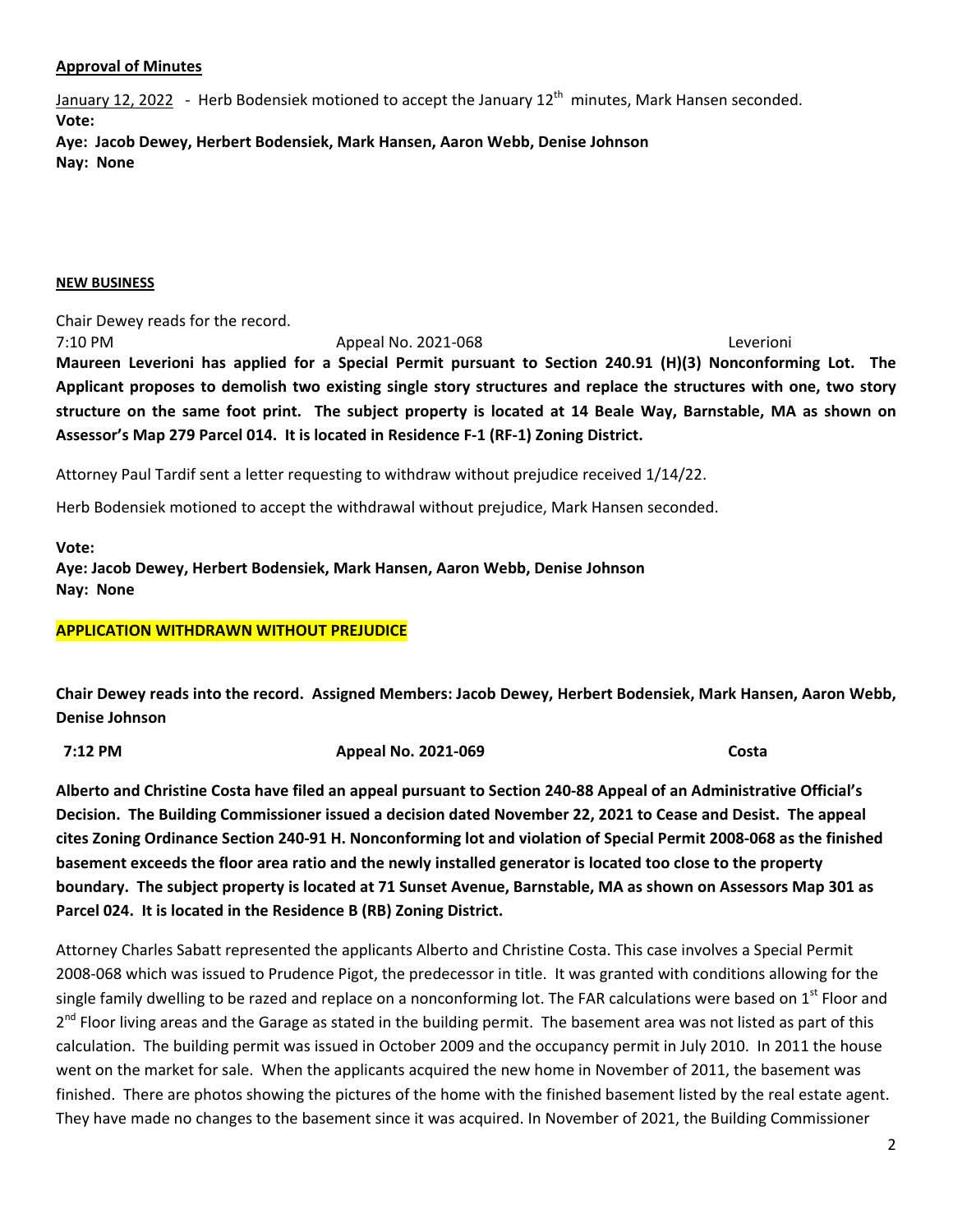issued a violation of the Special Permit because the property had violated the FAR calculation. Attorney Sabatt's argument that this violation notice should be overturned is based on the Statute of Limitations citing Massachusetts General Laws 40A Section 7, which states an expiration of ten years. The dates are important as to when the special permit was granted, the occupancy permit granted and the notification of the violation. It is less clear regarding the generator being in the setback requirement. The applicant is willing to move the generator to comply.

Commissioner Brian Florence responded to Attorney Sabatt. There is discussion regarding the generator. The Building Department was not aware of the finished basement and therefore there was not an opportunity to notice the owners until the town was aware of the violation. The Commissioner's opinion is the notice was given by the Zoning Board when it issued the Special Permit with conditions, as to what would be allowed.

Mark Hansen asked if this was precipitated by a complaint to the Building Commissioner. Yes, a neighbor had a complaint and brought to their attention the special permit.

Herb Bodensiek states there is no statute for a building violation. This situation is still a violation of the building code.

Commissioner Florence responded that the building code is a separate matter and will be enforced.

# **Open for Public Comment –**

Attorney Paul Revere on behalf of Edith and Joe Dugas, neighbors of the Costas, explains where the generator is located on the property line next to the private way going to the beach. Special Permit 2008-068 defines as part of the condition, all mechanical equipment shall be located to conform with the minimum setback of 10' or reduced setback required in the permit and screened from the private way to the beach. Therefore the generator is violating the Special Permit. With respect to the finished basement, there was a change of use when the basement became livable space. The building permit did not authorize the basement. Therefore, the violation that was ordered is correct as to the layout of the generator and finished basement exceeding the FAR ratio. Attorney Revere reads an excerpt from the zoning board minutes Appeal No. 2020-031 Garvey which demonstrates the zoning board upholding a decision similar to this matter regarding FAR.

Chair Dewey acknowledges the receipt of nine emails with attachments from Mr. Densieski involving Sunset Lane, Barnstable.

Attorney Sabatt responds whereby he disagrees with the Building Commissioner's interpretation of being on notice. Attorney Sabatt explains there is no case law that states the town must be aware of a violation before the statute of limitations begins. An affidavit from the Costas shows the listing sheet with the finished basement . This listing was also in the building permit file. The property listing sheet is from September 2011. It's been ten years and there were no notifications to the current homeowners until November 2021. This appeal is in reference to the violation of the Special Permit. The building code violation is different from the zoning violation. The statute of limitations is what is being argued (MGL 40A Section 7) to overturn the Building Commissioner's notice.

**Herb Bodensiek motioned to close public comment, Mark Hansen seconded. Vote: Aye: Jacob Dewey, Herbert Bodensiek, , Mark Hansen, Aaron Webb, Denise Johnson Nay: None**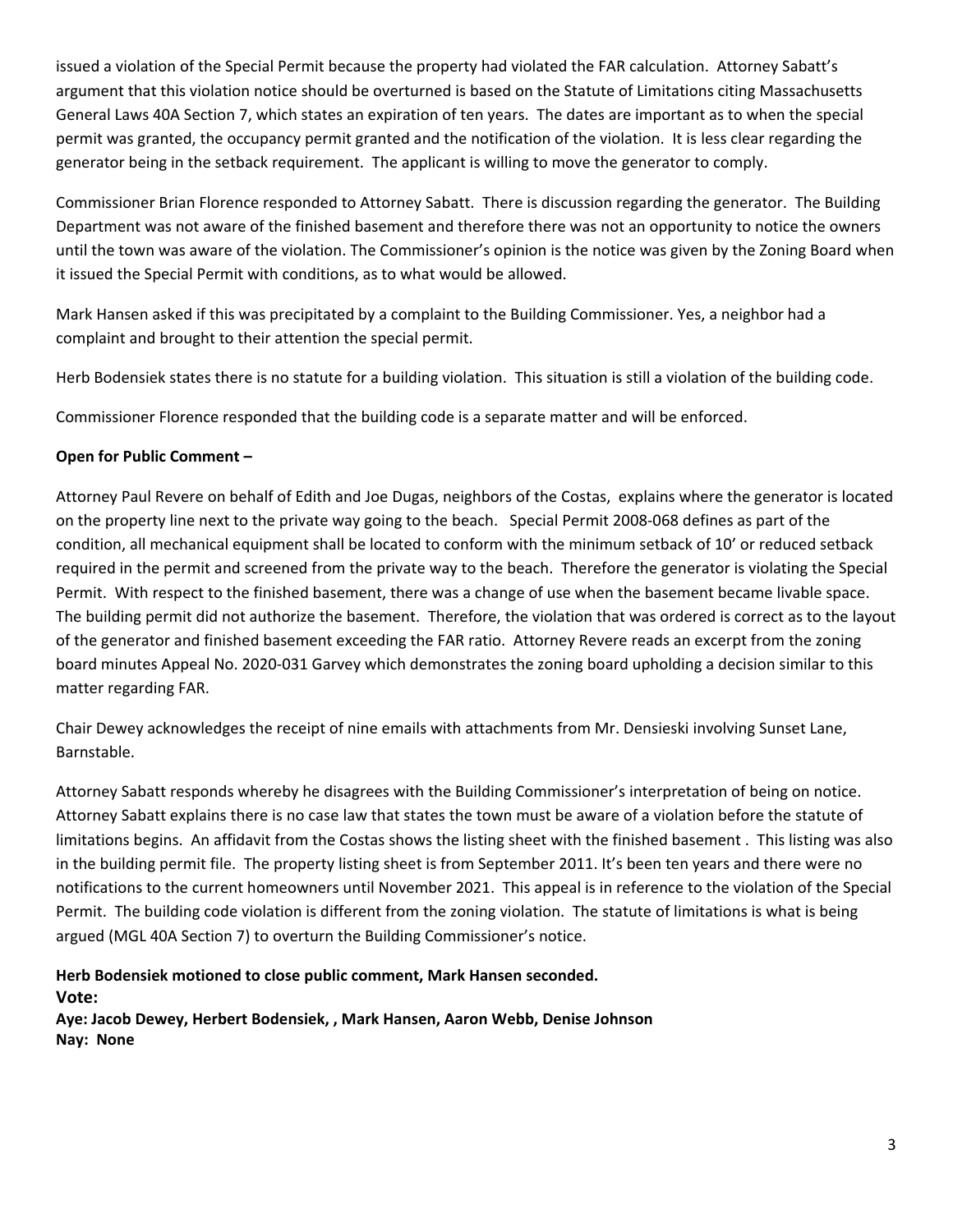Mark Hansen expounds on the intent of the statute of limitations and how it mostly likely doesn't pertain to a special permit in this case.

Aaron Webb states the applicants inherited this problem. There's no bedroom in the basement, it's just recreational space. How are they liable for the violation of the zoning? What is the resolution?

Commissioner Florence reiterates that a special permit or variance is issued forever. The building code violation has to be addressed and options that are available will depend on the zoning board's decision. If it was overturned they would probably have to look into a variance because they exceed FAR.

Jake Dewey - The special permit can't be modified. Member Hansen says the FAR is very tight. I have a hard time overturning the building commissioner on this.

Herb Bodensiek stated the finished basement is not allowed and the letter dated 11/22/2021 states the violation. Why is the garage part of the FAR calculation in the special permit?

Denise Johnson – Whose interest are we protecting? Chair Dewey explains the Board must decide whether to uphold the original decision by the previous Zoning Board. The special permit follows the property, not the owners, is there a violation of what was granted in the Special Permit 2008-068.

Herb Bodensiek asks if the permit can be modified to eliminate the garage calculation as part of the FAR calculation and replace it with the finished basement. Aaron Webb asks Attorney Sabatt if he would like to confer with his client. Attorney Sabatt answers that he is all set. Although, he said it is unclear why the garage was in the original calculation as living space and the basement was not calculated as part of FAR in the original permit. It would still exceed 30% ratio with swapping the garage area.

## **Chair Dewey makes a motion from draft findings from Staff Report dated January 14, 2022**

The Board affirms the Building Commissioner's finding that the finished basement and location of the generator are not in compliance with zoning at 71 Sunset Lane, Barnstable, and MA and to uphold the Building Commissioner's Cease and Desist enforcement action.

Mark Hansen seconded.

**Vote: Aye: Jacob Dewey, Herbert Bodensiek, Mark Hansen, Denise Johnson Nay: Aaron Webb** 

## **BUILDING COMMISSIONER'S RULING UPHELD**

**Chair Dewey reads into the record. Assigned members: Jacob Dewey, Herbert Bodensiek, Mark Hansen, Aaron Webb, Denise Johnson** 

 **8:06 PM Appeal No. 2021- 070 Pizzillo/Perry** 

**Patricia Pizzillo and Ellen M. Perry have petitioned for a Variance from Section 240.13(E) Bulk Regulations in the RC District minimum rear yard setback. The Petitioners seek to construct a 260 square foot addition located 3.2 feet from the rear lot line where a 10' rear yard setback is required. The subject property is located at 61 Antico Lane, Centerville, MA as shown on Assessor's Map 172 as Parcel 004-002. It is located in the Residence C (RC) Zoning District.**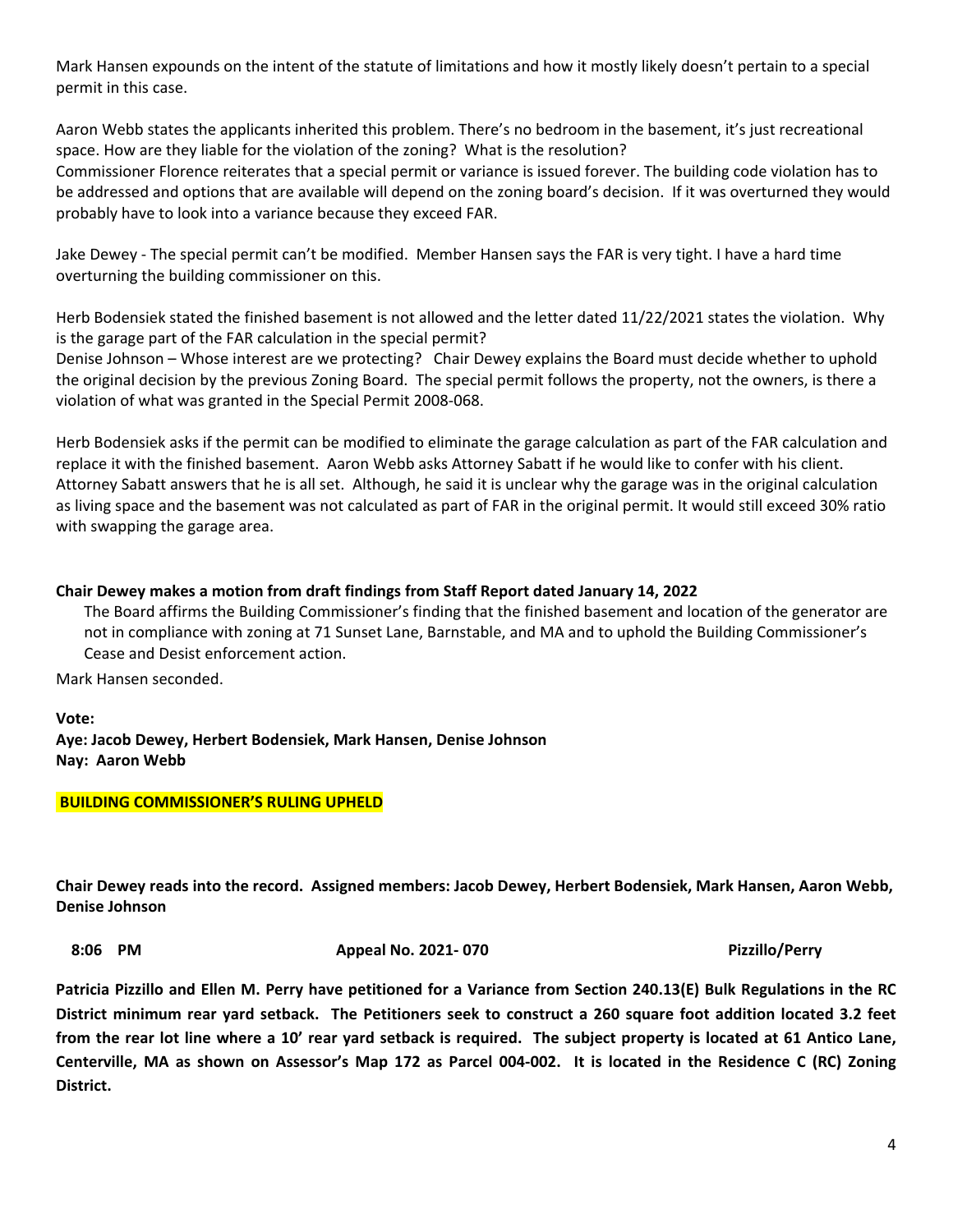Attorney John Kenney is representing Patricia Pizzillo and Ellen Perry. Also their builder Ben Thomas of Coastal Light Company is in attendance. Attorney Kenney's clients are seeking to add a 260 square foot addition to their home. They are the sole owners of this home which they purchased in September 1999. The house included a 10'x 12' deck on the back of the house which is included on the building permit. When the applicants purchased the house they were not aware the deck was only 3.2' from the rear lot line. Looking at the site plan submitted, there is a cleared area to the tree line. A photo was shared on screen showing the distance of the deck to the tree line which is cleared. The applicants assumed it was their property and not open space. They have been maintaining the open area. In early 2000, they added an addition to the deck and thought they were keeping within the setback because they did not extend it beyond the original deck. They are willing to remove the extension of the deck that has now encroached into the setback. They would like to add an enclosed addition. This is a unique lot as part of the open space subdivision and its pie shape. There is an odd jog in the lot which is not clear why it's there, possibly to meet open space requirements. The home is set back far on the lot because of the pie shape and to provide privacy from the vehicle impact with headlights shining into the house. The hardship is there is no other place to put this addition that would make sense with the floorplan of the house or location on the lot. It would be a benefit to the neighborhood, having an enclosed space versus open deck for noise, creates a buffer in the neighborhood and they will be removing part of the deck that is in the setback.

Herb Bodensiek asks for clarification about footprint of the new structure.

## **Public Comment –**

Charles and Kelly Rich of 55 Antico Lane, Centerville submitted a letter of support.

Thomas and Linda McKeown of 60 Antico Lane, Centerville submitted a letter of support.

Debra Costa of 156 Braley Jenkins Rd. and Aida Chaves of 166 Braley Jenkins Road were present to review the plans and elevations. The building plans are shared on the screen. Attorney Kenney explains where the addition will be located. The 3.2 foot dimension will remain the same at the corner of the addition. The builder explains the house plans and what neighbors will view. This will improve their property value as well as increase the values of the abutters.

# **Mark Hansen motioned to close public comment, Herb Bodensiek seconded.**

## **Vote:**

**Aye: Jacob Dewey, Herbert Bodensiek, , Mark Hansen, Aaron Webb, Denise Johnson Nay: None** 

Mark Hansen comments the enclosed addition will be reducing the extent in which the deck protrudes from the house.

Mark Hansen makes finding from Staff Report dated January 14, 2022

- **1.** owing to circumstances related to soil conditions, shape, or topography of such land or structures and especially affecting such land or structures but not affecting generally the zoning district in which it is located; **The Board found that due to the shape of the lot and location of the dwelling and bulkhead, there is no other location to place the addition.**
- 2. a literal enforcement of the provisions of the zoning ordinance would involve substantial hardship, financial or otherwise to the petitioner; and **The Board found that the Petitioners are requiring additional space and this is the only way to meet their needs.**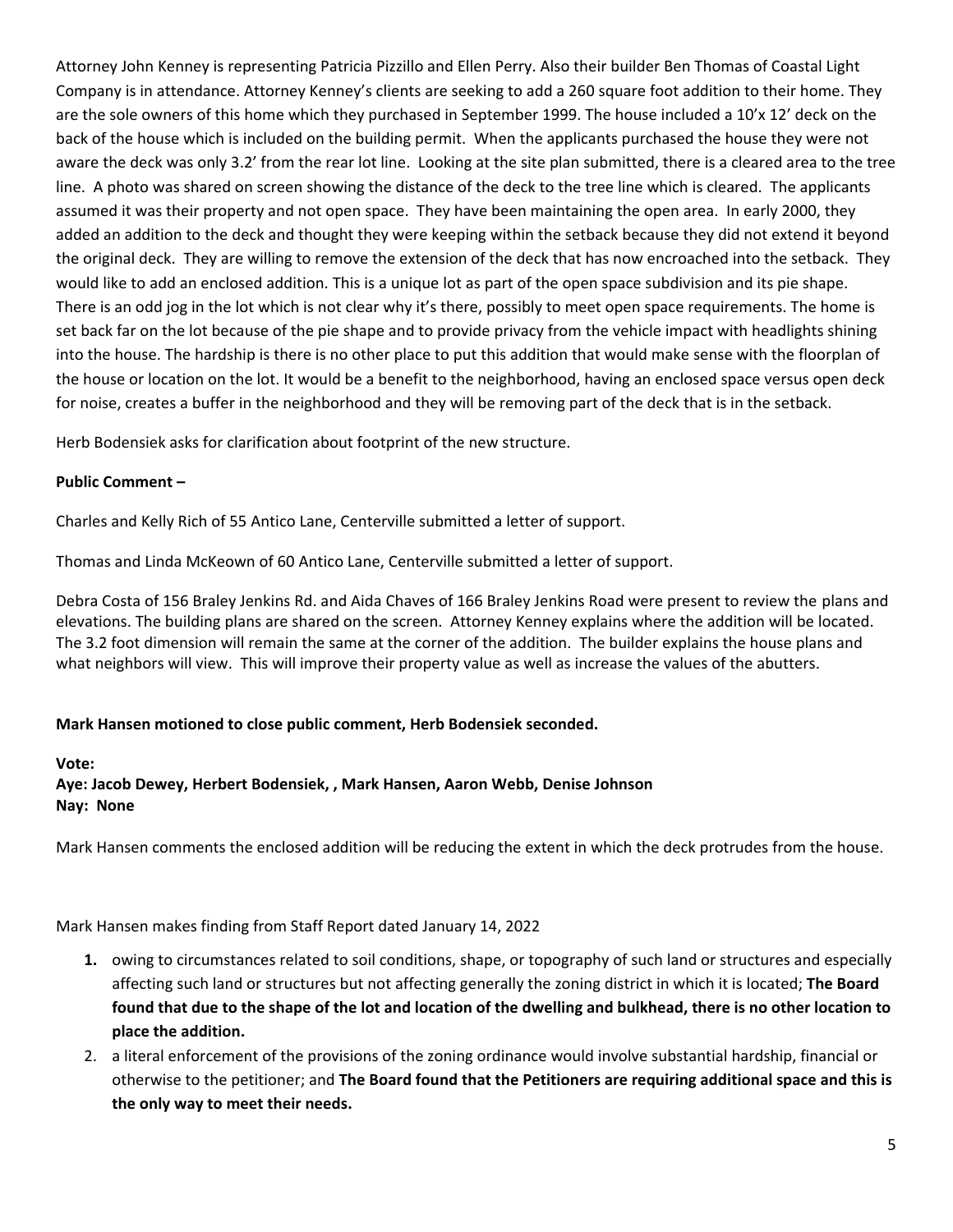**3.** desirable relief may be granted without substantial detriment to the public good and without nullifying or substantially derogating from the intent or purpose of the zoning ordinance. **The Board found the Petitioners are improving the existing conditions by removing a portion of the existing deck to become more conforming to setback requirements.** 

Herb Bodensiek seconded

**Vote on Findings Aye: Jacob Dewey, Herb Bodensiek, Mark Hansen, Aaron Webb, Denise Johnson Nay: None** 

## **Mark Hansen moves to grant Variance No. 2021-070 subject to the following conditions:**

- 1. Variance No. 2021-070 is granted to Patricia Pizzillo and Ellen M. Perry to allow the construction of an addition 3.2 feet from the rear yard setback where 10 feet is required at 61 Antico Lane, Centerville, MA.
- 2. The site development shall be constructed in substantial conformance with the plan entitled "Building Permit Plan Patricia Pizzillo & Ellen Perry 61 Antico Lane Centerville MA" prepared by Maddigan Land Surveying, LLC dated May 10, 2021.
- 3. The above-described structure shall represent full build-out of the lot. No further additions or accessory structures shall be permitted without approval from the Board.
- 4. This decision shall be recorded at the Barnstable County Registry of Deeds and copies of the recorded decision shall be submitted to the Zoning Board of Appeals Office and the Building Division prior to issuance of a building permit. The rights authorized by this variance must be exercised within one year, unless extended.

## **Vote on Conditions**

**Aye: Jacob Dewey, Herbert Bodensiek, Mark Hansen, Aaron Webb, Denise Johnson Nay: None** 

# **GRANTED WITH CONDITIONS**

## **Chair Dewey reads for the record. Assigned Members**: **Jacob Dewey, Herbert Bodensiek, Mark Hansen, Aaron Webb, Denise Johnson 8:25 PM Appeal No. 2021-067 DaSilva**

Eduardo DaSilva has petitioned for a Variance from Section 240.14(E) Bulk Regulations in the RF District, minimum rear yard setback. The existing garage is located 13.65' in the rear setback where 15' is required. The subject property is located at 30 Chippingstone Road, Marstons Mills, MA as shown on Assessor's Map 027 Parcel 042. It is located in the Residence F (RF) Zoning District.

Applicant was not able to attend the meeting because they had difficulty connecting to Zoom.

Chair Dewey makes a motion to continue Appeal 2021-067 to February 9, 2022, Aaron Webb seconded.

## **Vote:**